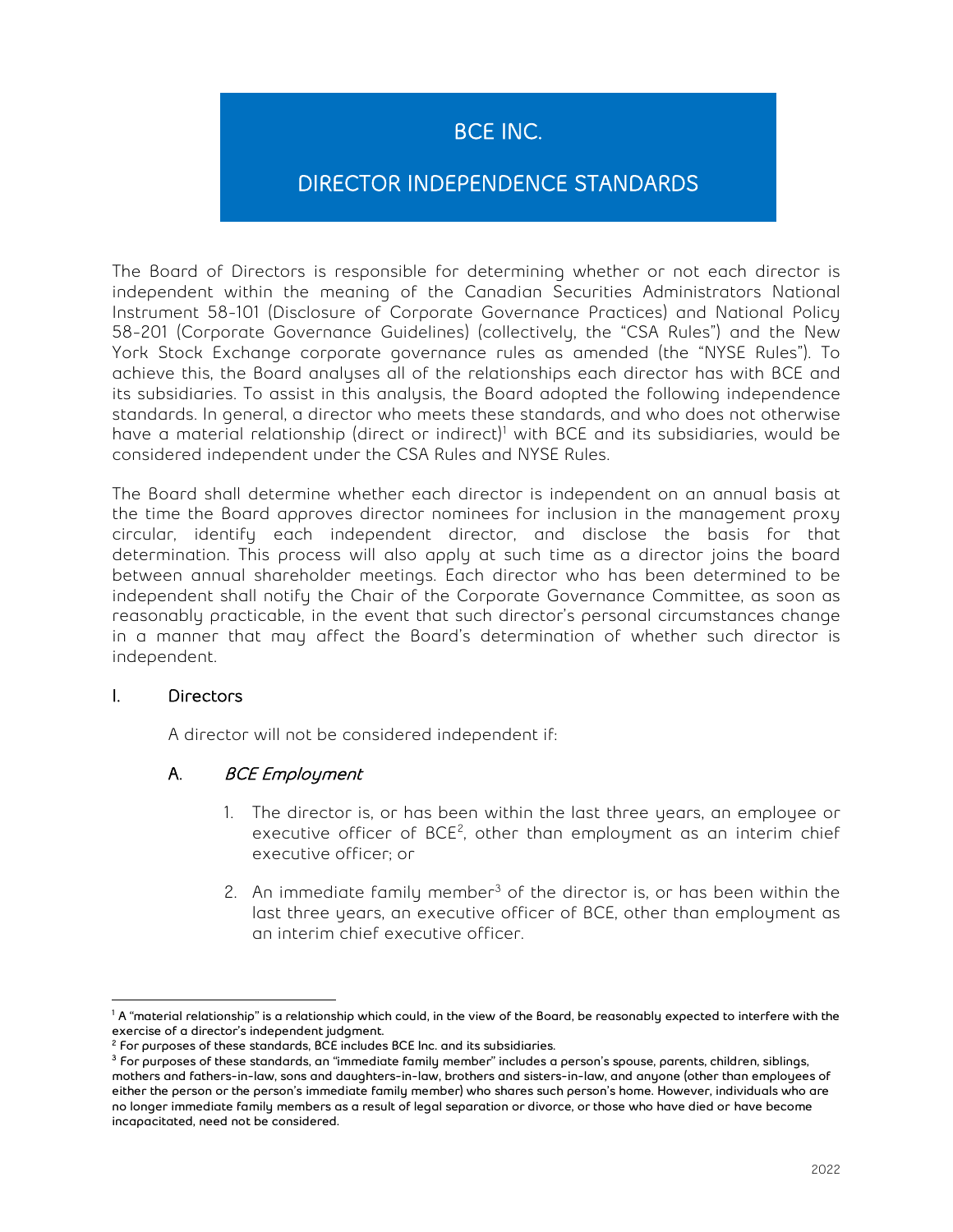## B. BCE Compensation

1. The director (or an immediate family member employed as an executive officer) received more than \$75,000 during any 12-month period within the last three years in direct compensation from BCE, other than (a) director and Board committee fees and fixed amounts of compensation under a retirement plan or other forms of deferred compensation for prior service (provided such compensation is not contingent in any way on continued service), and (b) compensation for acting as an interim chief executive officer or a part-time chair or vice-chair of the Board or any Board committee.

## C. BCE Auditor

- 1. The director (or an immediate family member) is a current partner of a firm that is BCE's internal or external auditor;
- 2. The director is a current employee of such a firm;
- 3. The director has an immediate family member who is a current employee of such a firm and participates in its audit, assurance or tax compliance (but not tax planning) practice; or
- 4. The director (or an immediate family member) was within the last three years a partner or employee of such a firm and personally worked on BCE's audit within that time.

## D. Employment by Another Company<sup>[4](#page-1-0)</sup>

- 1. The director (or an immediate family member) is, or has been within the last three years, employed as an executive officer of another company where any of BCE's present executive officers at the same time serves or served on that company's compensation committee;
- 2. The director is a current employee of a company that has made payments to, or received payments from, BCE for property or services in an amount which, in any of the last three fiscal years, exceeds the greater of U.S. \$1 million or 2% of such company's consolidated gross revenues; or
- 3. An immediate family member of the director is a current executive officer of a company that has made payments to, or received payments from, BCE for property or services in an amount which, in any of the last three fiscal years, exceeds the greater of U.S. \$1 million or 2% of such company's consolidated gross revenues.

<span id="page-1-0"></span>l <sup>4</sup> For this subsection (D) only, contributions to tax exempt organizations shall not be considered payments.